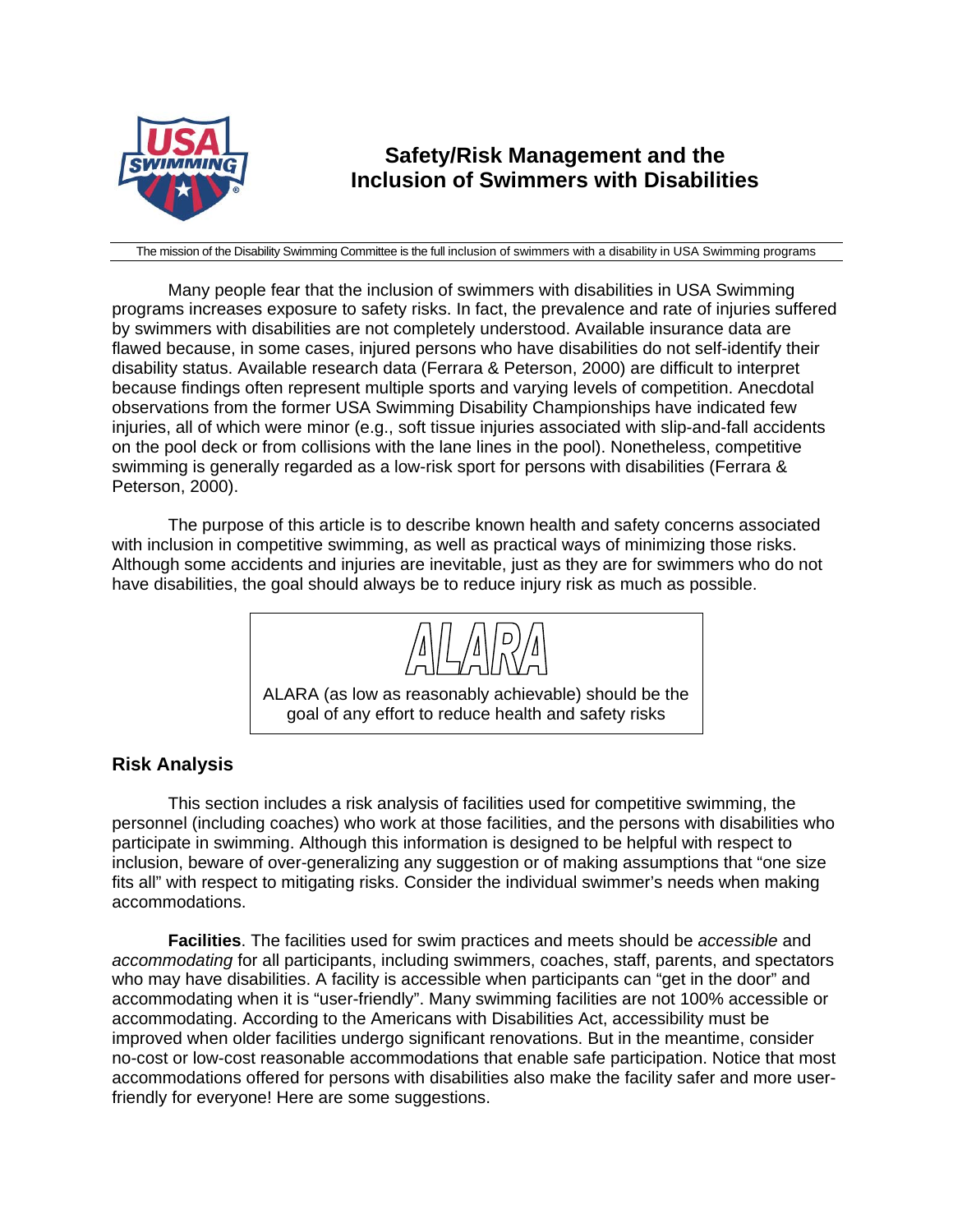| <b>Challenge</b>                                                                                                                                                                                                                                                                                                     | <b>Providing Accommodations &amp; Minimizing Risk</b>                                                                                                                                                                                                                                                                                                                                                                      |
|----------------------------------------------------------------------------------------------------------------------------------------------------------------------------------------------------------------------------------------------------------------------------------------------------------------------|----------------------------------------------------------------------------------------------------------------------------------------------------------------------------------------------------------------------------------------------------------------------------------------------------------------------------------------------------------------------------------------------------------------------------|
| Slippery or cluttered surfaces in locker<br>rooms and on the pool deck may lead<br>to falls/injuries for persons who use<br>mobility equipment such as canes and<br>crutches, as well as persons with<br>vision loss who may not detect<br>hazards.                                                                  | Keep locker room and deck surfaces as dry and<br>uncluttered as possible.                                                                                                                                                                                                                                                                                                                                                  |
| Some persons with physical<br>disabilities cannot easily navigate<br>uneven or long distances "on foot".                                                                                                                                                                                                             | Provide accessible parking near the facility entrance.<br>Mark curbs, level changes, or potential hazards with<br>colored tape, traffic cones, or other visible markers.<br>Consider alternatives to award stands that require<br>swimmers to step onto a platform. Offer accessible<br>seating for spectators who cannot climb steps or who<br>use wheelchairs.                                                           |
| Common injuries for swimmers who<br>are blind include cuts and scrapes<br>caused by collisions with lane lines,<br>especially during swim practices and<br>meet warm-ups when lanes are<br>crowded.                                                                                                                  | Inspect lane lines and remove broken parts before<br>use. Try to reduce crowding in lanes used by<br>swimmers who are blind. Coach swimmers to travel in<br>a straight line (easier said than done!). Given that<br>collisions may be unavoidable, have first aid supplies<br>available.                                                                                                                                   |
| Persons with poor vision, who use<br>wheelchairs, who cannot hear<br>announcements, and who cannot<br>understand complex directions may<br>not be able to read or understand<br>existing signage.                                                                                                                    | Use large type with a distinct contrast between text<br>and background. Post signage (including psych<br>sheets, meet results, etc.) at an appropriate height for<br>wheelchair users. Make certain that critical<br>information such as emergency action plan provisions<br>is presented in both visual and auditory form. Use<br>illustrations and simple vocabulary as much as<br>possible to facilitate understanding. |
| Emergency action plans do not<br>always facilitate safety for persons<br>who have disabilities. This may be a<br>problem at every pool used for swim<br>practices and meets.                                                                                                                                         | Use a variety of emergency alerts including both<br>auditory and visual signals so that everyone in the<br>facility is aware of the need for action. Pre-plan the<br>response for different types of emergencies (who<br>does what, where should people go, etc.). Plan for the<br>care and evacuation of persons with disabilities who<br>may need assistance.                                                            |
| Some facilities are not equipped with<br>mechanical lifts for use by swimmers<br>who have limited mobility. Some lifts<br>do not operate well. The lifts in some<br>facilities (when installed) interfere with<br>use of one of the pool lanes. Also,<br>some swimmers with disabilities<br>eschew the use of lifts. | If the facility is equipped with a lift, inspect the lift<br>frequently to determine if batteries need to be<br>charged, seatbelts need replacement, etc. A small<br>gym mat may be used as an alternative to facilitate<br>transfer from a wheelchair to the pool deck. The mat<br>will protect the swimmer from injury. Also, if the mat is<br>wet, it will be easier for the swimmer to slide into the<br>water.        |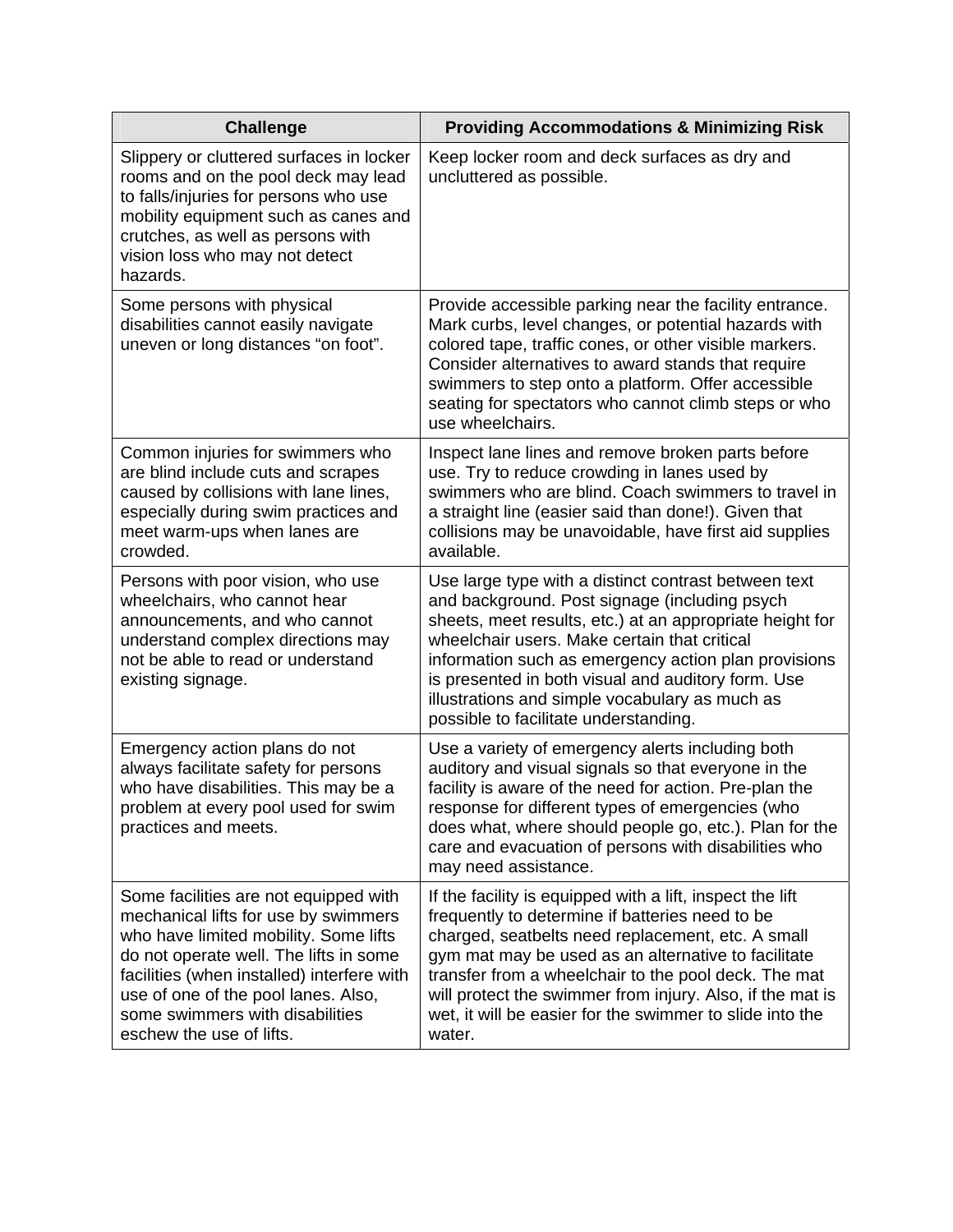| <b>Challenge</b>                                                                                                         | <b>Providing Accommodations &amp; Minimizing Risk</b>                                                                                                                                                                                                                                                                                                                                              |
|--------------------------------------------------------------------------------------------------------------------------|----------------------------------------------------------------------------------------------------------------------------------------------------------------------------------------------------------------------------------------------------------------------------------------------------------------------------------------------------------------------------------------------------|
| Some swimmers with disabilities have<br>unique needs for accommodations<br>and privacy with respect to personal<br>care. | Consider low shower controls and wheelchair<br>accessible toilets and sinks when facilities are<br>renovated. Provide clean, private changing areas<br>when possible (some people need to lie on the floor to<br>dress). Install grab bars in strategic locations in<br>shower, toilet, and sink areas. Place waste<br>receptacles in toilet stalls for the disposal of used<br>catheter supplies. |

The National Center on Physical Activity and Disability (NCPAD, 2005) has published a series of AIM FREE manuals (Accessibility Instruments Measuring Fitness and Recreation Environments, http://www.ncpad.org/yourwrites/fact\_sheet.php?sheet=481) on swimming pool accessibility for use by consumers and professionals. These questionnaire-based instruments allow the user to self-rate accessibility and self-determine desired changes.

**Personnel**. Risk management requires appropriate education, attention to responsibilities, and a safety-conscious attitude by all people who work in a swimming pool environment. Everyone should be working toward keeping risks of injury as low as reasonably possible (ALARA)!

At a minimum, coaches must satisfy the USA Swimming safety education requirements. In addition, coaches should be aware of health and safety concerns for individual swimmers. This can be accomplished using a team application/registration form that requests "need to know" information about the swimmer. A blank space will be the predominant response for swimmers who do and do not have disabilities. However, some swimmers may report conditions such as asthma, seizures, etc. When there is a health or safety concern, the coach should ask for more information from the swimmer or parent (e.g., what do the seizures look like, is there anything I can do to help prevent a seizure, what should I do if a seizure happens). Further discussion and collaboration may be needed if the coach is concerned about ability to provide appropriate accommodations. Swimmers with disabilities and their family members can often help generate practical suggestions to promote safe participation.

Coaches and referees have added responsibilities when swimmers with disabilities enter swim meets. Per Article 105 of the USA Swimming rules, the coach or the swimmer should request needed disability accommodations from the referee. Some of these requests facilitate safety, such as personal assistants who can assist with water entry/egress, help the swimmer navigate slippery pool decks, assist with personal care in locker rooms, help to understand meet/safety announcements, special seeding, etc. Safety is further enhanced when concerns are communicated to meet directors, safety marshals, and lifeguards.

The aquatics director and swimming pool staff generally are responsible for safety policies, supervision/lifeguarding, water quality, air quality, and general pool maintenance. Certainly the swimming pool policies should include a comprehensive emergency action plan with provisions that accommodate swimmers, coaches, volunteers, staff members and spectators who have disabilities. It is beyond the scope of this article to suggest how other responsibilities of the aquatics director and staff should be met.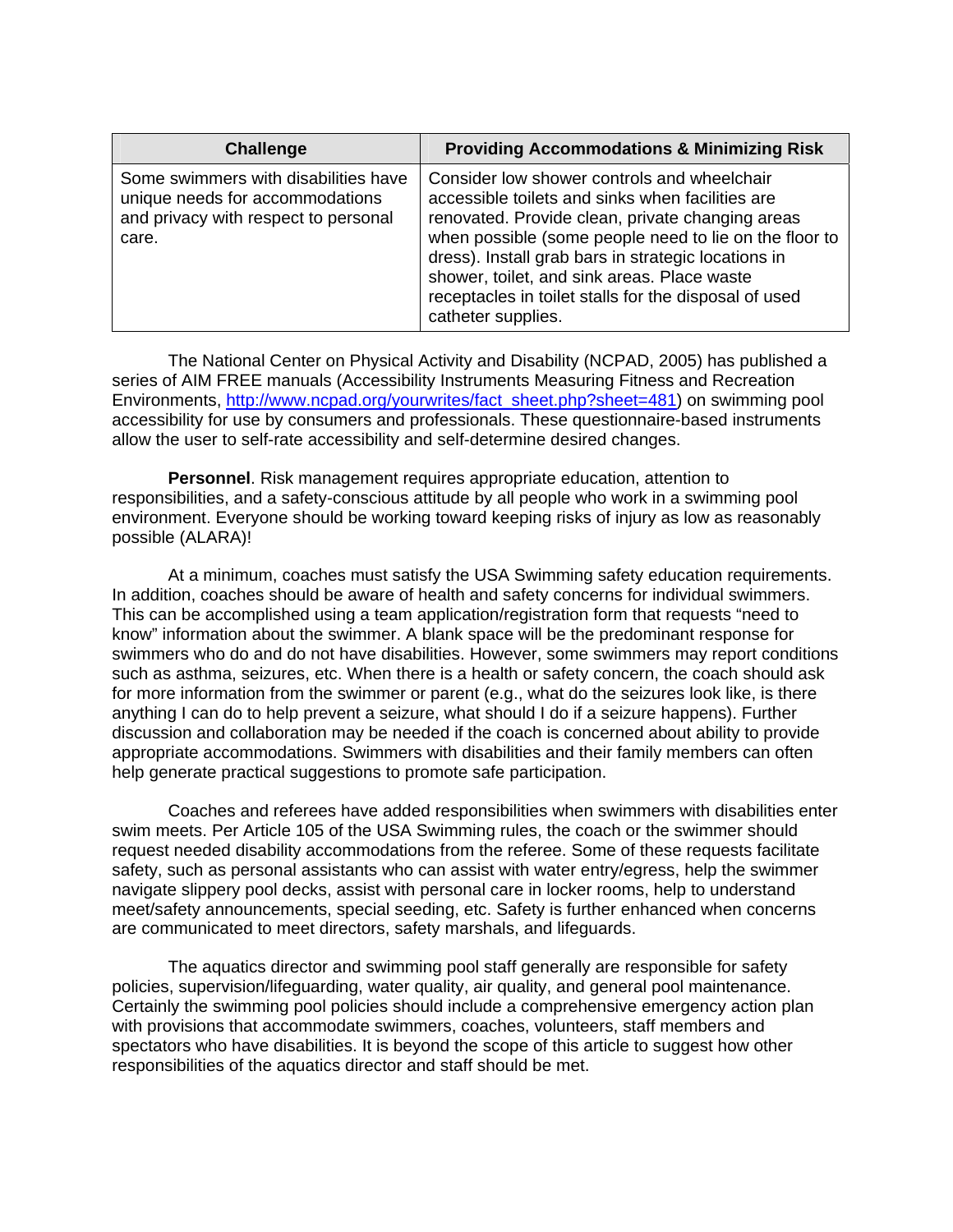**Swimmers with disabilities**. Many swimmers with disabilities have no unique health care or safety concerns. Many of the swimmers who do have special needs have learned to independently provide their own care. But there are situations in which a swimmer may need some assistance from another person because of a disability-related problem. Here are some conditions that typically are not addressed in a typical first aid course.

- *Seizures*. Most first aid courses include instruction on response to seizures that occur on dry land – prevent injury, make the person comfortable, do not restrain the person, call 911 or local emergency number, be sensitive and supportive. If a seizure occurs in the water, keep the person's face above water until the seizure has ended, and then move the swimmer to a resting position on the pool deck (a spine board may be necessary for this transfer if the swimmer is not fully alert). The biggest risk associated with seizures that happen in water is swallowing water. This can happen in a few seconds and can lead to death, so supervise closely and implement the emergency action plan without delay.
- *Atlantoaxial instability (AAI)*. AAI refers to laxity or looseness of the ligaments between the  $1<sup>st</sup>$  and  $2<sup>nd</sup>$  vertebrae, a condition that occurs in some people with Down syndrome or dwarfism. The spinal cord may be injured if a person with AAI forcefully flexes or extends the neck. Special Olympics recommends no butterfly and no diving for persons with AAI. Swimmers with Down syndrome or dwarfism should request an X-ray evaluation from their physicians to determine if they have this problem, and they should notify their coaches if they do have AAI.
- *Poor judgment*. Persons with cognitive disabilities such as mental retardation, severe learning disabilities, autism, or head injury may not understand or follow safety procedures. A buddy or personal assistant can help the swimmer to avoid injuries and respond to emergencies.
- *Vision loss*. One of the most serious risks for swimmers who are blind is concussion from hitting the head at the ends of the pool. This can be prevented by using tappers, namely volunteers who touch the swimmer's shoulder with soft-ended poles as notification of an impending turn or finish. In addition, swimmers may consider using a cloth or plastic bubble wrap inside the swim cap to help prevent head injury. Collisions with other swimmers or lane ropes is a risk which can be minimized by teaching the swimmer to travel in a straight line, assigning fewer swimmers to the lane, and having the blind swimmer wear gloves to prevent abrasions. Swimmers with vision loss may not see hazards such as slippery surfaces or level changes. Similarly, swimmers with vision loss may not see signage with safety information.
- *Hearing loss*. Swimmers who are deaf or hard of hearing may not hear or understand instructions related to safety or other topics. This risk can be minimized by using alternate means of communication, including visual emergency alerts.
- *Cochlear implant*. Some persons who are deaf choose to have cochlear implants. The implant device sends electrical impulses (sound) directly to the cochlea, which in turn sends sound information to the brain. The swimmer must remove the external parts (e.g., microphone, processor) of the implant when swimming, so coaches should use alternate methods of communication when the person is in the water.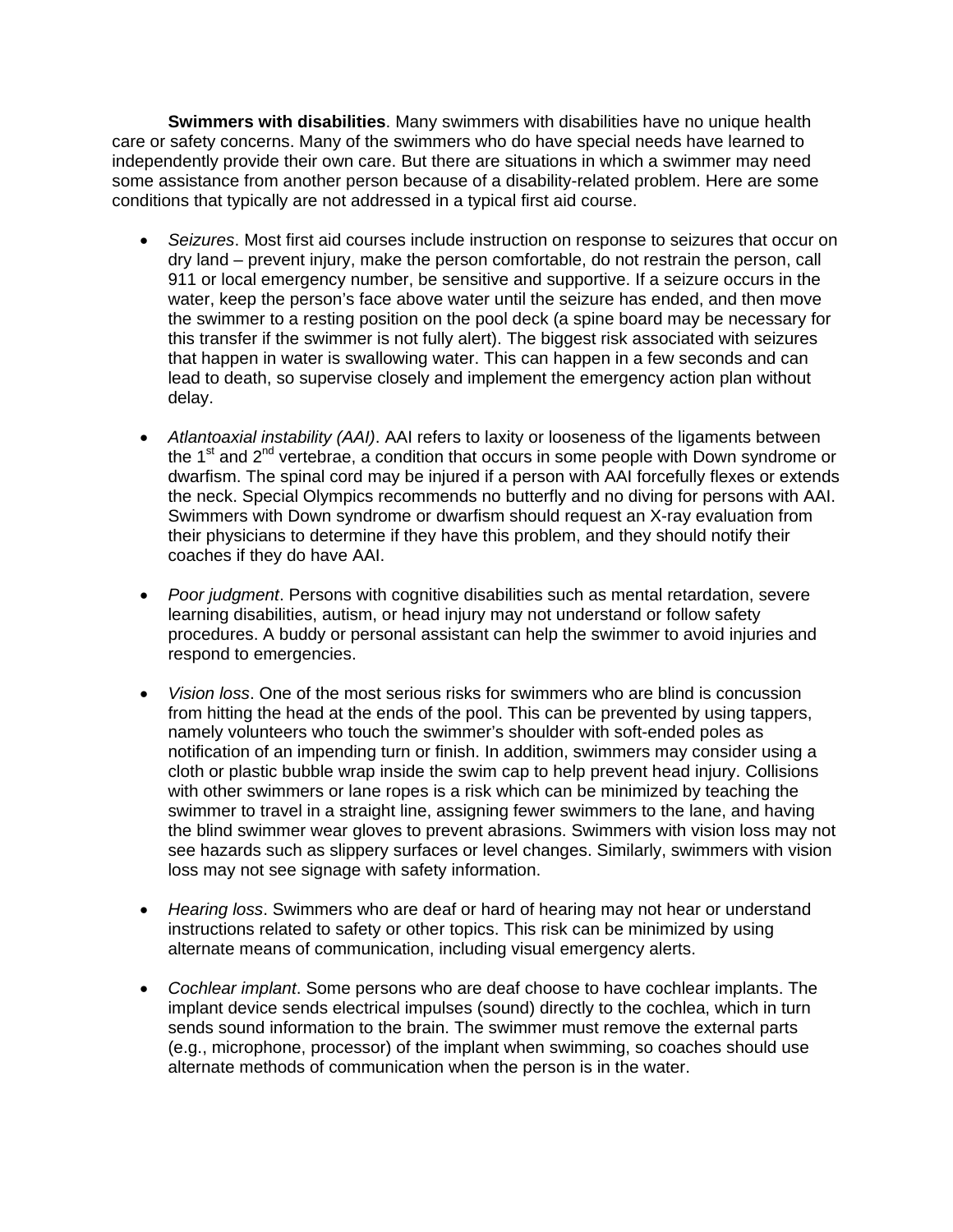- *Diabetes*. In general, swimmers with diabetes need to follow physician's advice with respect to a regimen of exercise, nutrition, and medication to control blood sugar at safe levels, and they should communicate that regimen to their coaches. Serious athletes who engage in frequent, prolonged, or intense training may benefit from the information available from the Diabetes, Exercise and Sports Association (http://www.diabetesexercise.org/).
- *Poor balance*. Slippery and uneven surfaces are especially problematic for swimmers who have vision loss or impaired balance, as well as those who use mobility equipment such as crutches, canes, or walkers. Keep pool decks as uncluttered and dry as possible to help prevent injury.
- *Skin care*. Persons with spinal cord injuries typically lack sensation in the lower body. Therefore they are prone to developing pressure sores (decubitus ulcers) from sitting in one position too long. Skin irritations are also problematic for persons who have amputations (the stump area may become irritated) and those who use braces (brace components may rub against the skin). It should be the swimmer's responsibility to regularly check skin condition. Because open wounds can easily become infected, persons with pressure sores or other open wounds should not swim until the wound is healed. Some swimmers fail to disclose pressure sores or other open wounds because of the likelihood they will not be allowed to swim under those circumstances – coaches should be vigilant about this possibility.
- *Lack of sensation*. Because they typically lack sensation in the lower body, persons with spinal cord injuries may sustain bruises, cuts, and other soft tissue injuries when the feet or legs bump against hard surfaces. To avoid injury, swimmers should wear water shoes when doing dry-land work, when transferring in or out of the pool, and in some cases while swimming.
- *Wheelchair transfer*. Some wheelchair users need assistance transferring from the wheelchair to a swimming pool lift or deck, or from other locations back to the wheelchair. First, ask the person how s/he prefers to be helped. A few general principles include moving the wheelchair as close as possible to the destination, clearing away any clutter, locking the wheels, removing or repositioning armrests and footrests, and involving two or more people in the lift. The lifter should use good body mechanics, keeping the spine as erect as possible, and lifting by extending the legs.
- *Shunts*. Some swimmers with spina bifida, cerebral palsy, and dwarfism may have shunts. A shunt is a narrow-diameter tube that moves excess cerebro-spinal fluid from the brain to the abdomen. Swimmers with shunts should avoid diving, underwater swimming, and blows to the head unless cleared by their physicians. Coaches should report symptoms of shunt malfunction (e.g., nausea/vomiting, sensitivity to light, dizziness, seizures, headache, drowsiness, behavior changes) to the swimmer or parents.
- *Thermoregulation*. Thermoregulation problems refer to irregular body temperatures often experienced by persons with higher-level spinal cord injuries. Swimmers with this problem can lose body heat quickly in cold water or become overheated quickly in warm environments. Swimmers prone to hypothermia should consider using full or partial wetsuits when swimming, as well as warm showers, towels, parkas, and clothing after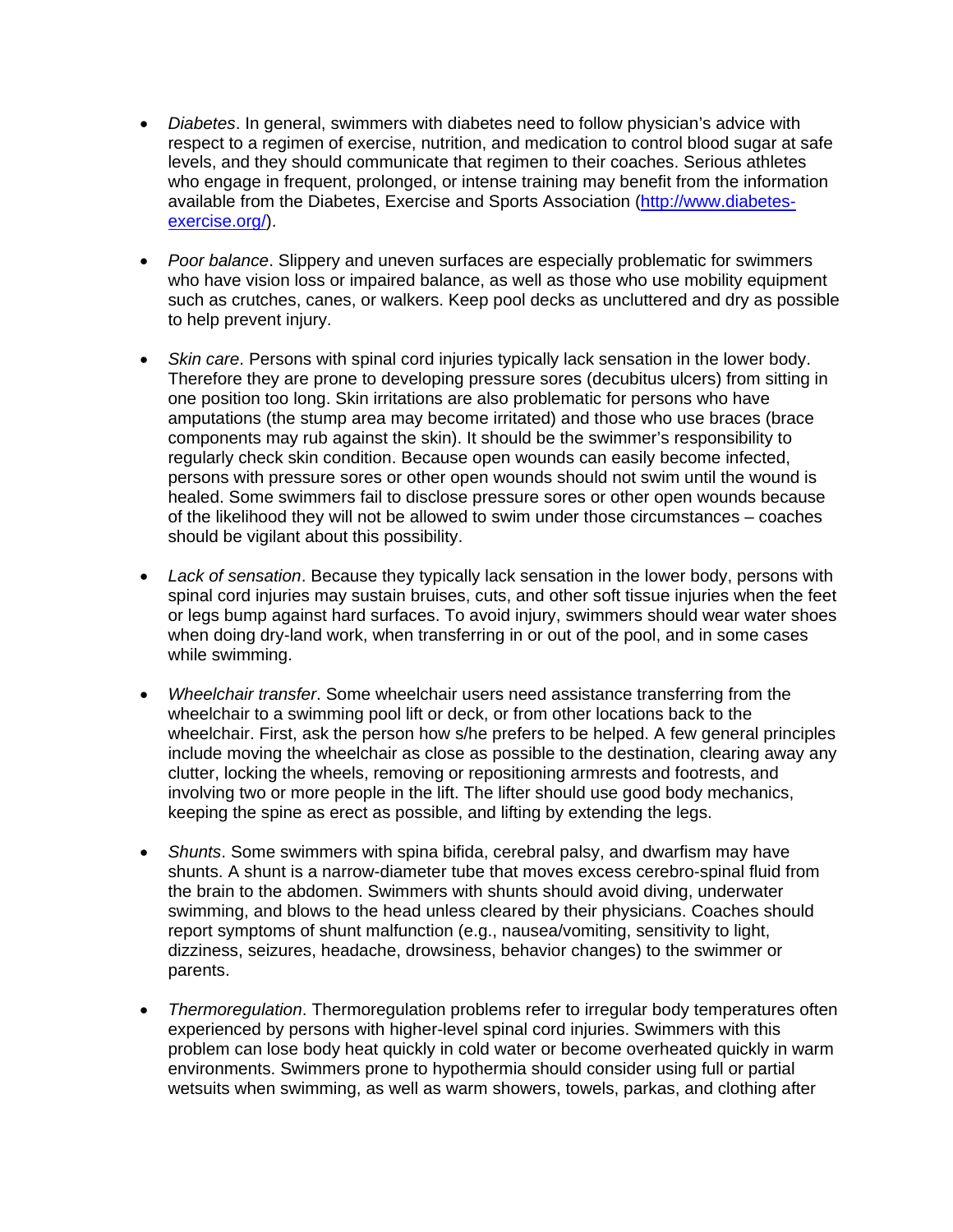exiting the water. Appropriate clothing, fans, and water spray can help cool the swimmer, preventing hyperthermia in warm environments.

- *Sun sensitivity*. Some persons with disability (e.g., albinism) cannot tolerate sun exposure, and others have difficulty applying sunscreen because of limited mobility. These swimmers should consider using "rash shirts" and/or seek help to apply sunscreen.
- *Autonomic dysreflexia and boosting*. Persons with spinal cord injuries above T-6 may suffer negative effects including headache, sweating, high blood pressure, and irregularities in heart rhythms as a result of a painful stimulus below the level of the spinal injury. The noxious stimuli may include pressure sores, urinary tract infection, fracture, tight clothing, and distended bowel or bladder. Autonomic dysreflexia is a lifethreatening condition that must be treated immediately, first by removing the painful stimulus and then by seeking medical care. "Boosting" refers to self-induced autonomic dysreflexia for the purpose of increasing blood pressure prior to competition to gain an advantage over other competitors. Boosting is considered to be both unethical and unsafe. The World Anti Doping Agency (WADA) is currently collaborating with the International Paralympic Committee to study this problem.
- *Incontinence*. Swimmers with spinal cord injuries often lack bowel and bladder control. Swimmers who experience these problems should follow their physician prescribed bowel and bladder programs. In general, swimmers with incontinence problems are advised to empty the bowel and bladder before swim practices and meets. It is especially important to empty the bowel because bowel accidents in the pool may pose a serious health risk to other swimmers, and will result in pool closure for a period of time until water quality is restored.

## **ADA and Safety**

The Americans with Disabilities Act (U.S. Department of Justice, 2009) was designed to promote equal opportunities and non-discrimination for persons with disabilities in the broad scope of American life, including places of exercise. But this law excludes "individuals whose participation poses a direct threat to the health or safety of others because of a disability that cannot be corrected by appropriate modifications or aids" (Block, 1995). Such exclusions may only be based upon actual health/safety threats that are documented by individual assessment and objective research data. Furthermore, before a person with a disability is excluded from participation, attempts must be made to reduce or eliminate the risk. In practice it is very difficult to exclude a person from participation because there is very little valid and reliable data about safety related to sports participation by persons with disabilities. In fact, most experts regard swimming as one of the safest forms of physical activity for persons with disabilities.

#### **Insurance Issues**

The most common insurance concern is whether personal assistants must be members of USA Swimming. According to John Peterson, President of Risk Management Services, Inc. (the General Manager of United States Sports Insurance Company, a subsidiary of USA Swimming), general liability insurance coverage for USA Swimming members is not affected by the USA Swimming membership status of personal assistants. Meet referees should approve the presence of personal assistants on the deck at competitions and USA Swimming member coaches should approve at swimming practices. Personal assistants are not required to be